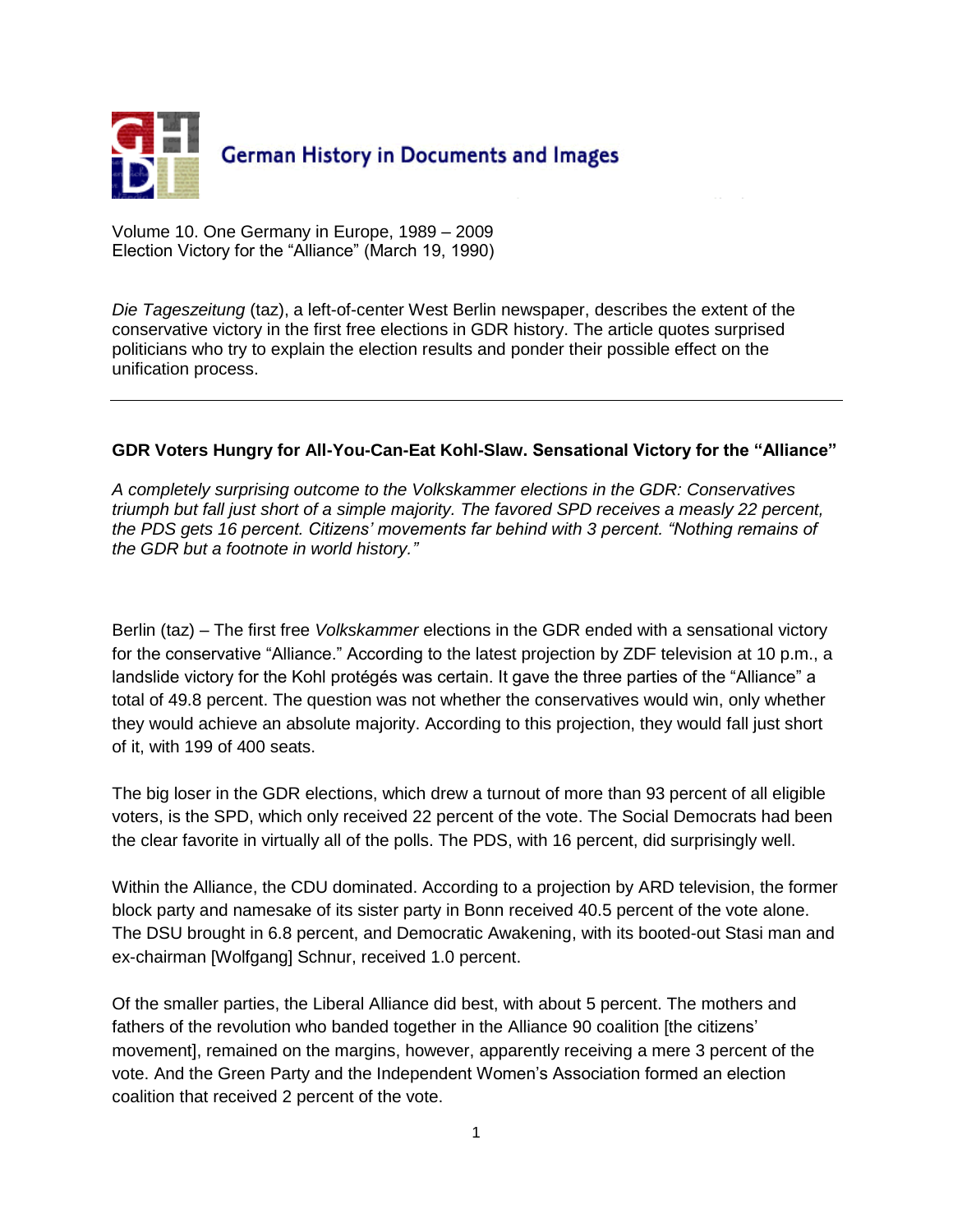Initial statements by East-CDU chief [Lothar] de Maizière and SPD chairman [Ibrahim] Böhme already pointed to the formation of a grand coalition. Maizière said that he advocated broad cooperation with other parties in the future *Volkskammer*, since "constitutional changes must be implemented." Böhme nodded to him amicably and expressed basic agreement in entering into coalition negotiations with the "Alliance." He said that he himself would not be part of a future GDR government.

Deputy chairman of the GDR-SPD, Markus Meckel, was the first to acknowledge his party"s defeat. He mentioned "extremely problematic" and unfair campaigning in recent weeks and the voters" "lack of experience" as possible causes and called the result catastrophic for the country. Meckel"s party colleague Steffen Reiche said, "The GDR citizens have voted for the government of the Federal Republic, not for any particular party."

The initial reaction of Horst Korbella, deputy chairman of the East-CDU, was: "I am stunned." Lothar de Maizière, perhaps the future minister president of the GDR, sees a future "full of expectations for us and for the government of the Federal Republic." The CDU chief definitely wants to import [Elmar] Pieroth, the wine diluter from the West, to be the economics minister of the GDR. $<sup>1</sup>$ </sup>

Federal Chancellor Helmut Kohl spoke of a "joyous hour," because the GDR citizens had voted against any form of extremism. He said that the SED"s successor party, the PDS, had been dealt a clear rejection. And that the people of the GDR had instead made it clear that they want to embark on a path, together with the Federal Republic, that leads to a unified Germany. At the same time, Kohl appealed to the citizens of the GDR: "Stay home." Together with the Federal Republic, they should help "build up this wonderful country."

SPD chancellor candidate Oskar Lafontaine (SPD) predicted a process of rethinking the promises made to the GDR. The CDU would "depart from its designated course, as it did with the issue of GDR resettlers."<sup>2</sup> The SPD would keep watch, he said, to make sure that election fraud did not continue to occur.

After the initial prognoses about the results of the first free elections in the GDR, Minister President Hans Modrow sees his party, the PDS, as being in a "position where it's possible to do something." In his initial response, party chief Gregor Gysi said that the results show that the former SED has made "great progress in the process of renewal." In the future, he said, the party wants to practice "modern, left-wing, and in particular socialist politics against monopolies and autocracy."

 $\overline{a}$ 

<sup>1</sup> Elmar Pieroth, a wine dealer accused of altering his product, was Berlin senator of economics in the 1980s and 1990s – ed.

<sup>2</sup> GDR resettlers [*Übersiedler*] were GDR citizens who moved to West Germany – ed.